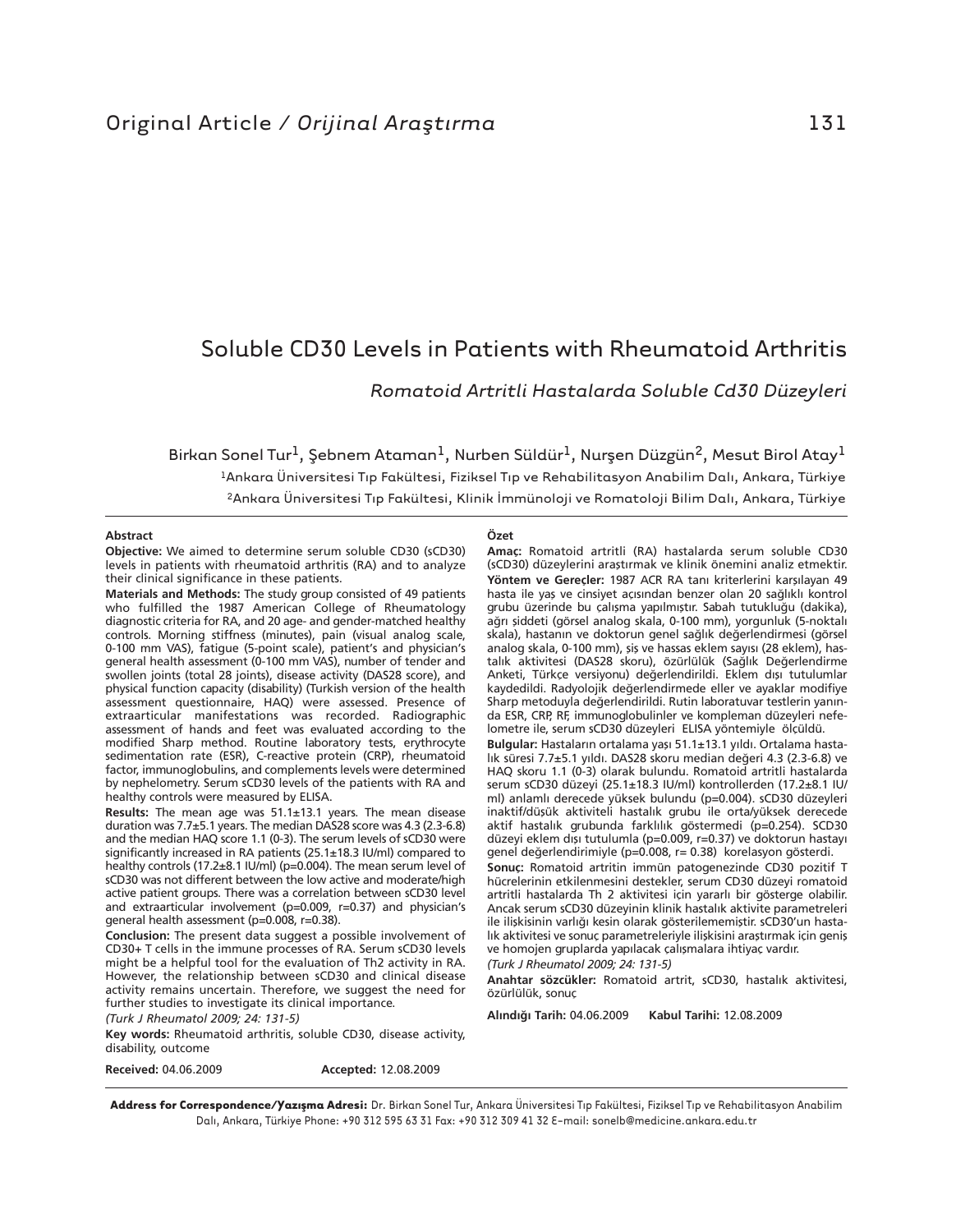## **Introduction**

Rheumatoid arthritis (RA) is a systemic autoimmune disease of unknown etiology and is characterized by a chronic inflammation of the synovial joints, which leads to joint destruction. The etiopathogenesis is still not completely understood; both T cells and B cells become overactive in patients with RA. It has been proposed that T cells play a major role in the immune processes in RA (1). B cells are also important in the pathologic process and may serve as antigen-presenting cells; they also produce numerous autoantibodies and secrete cytokines (2). Rheumatoid inflammation is accepted to be associated with T helper type 1 (Th1)-driven immune response. The two subsets of CD4+T cells defined in terms of cytokine production and their function are Th1 and T helper type 2 (Th2) subsets (3). The Th1 subset produces interleukin (IL)-2, interferon (IFN)- $\gamma$  and tumor necrosis factor- $\alpha$  (TNF- $\alpha$ ). In contrast, the Th2 subset preferentially produces IL-4, IL-5, IL-6, and IL-10 (4).

The synovium is infiltrated by activated Th1 cells producing high levels of IFN-γ, and Th2 cells and their cytokines, in particular IL-4, are rarely found in RA (5,6). The Th1 cytokine profile was found in the joints of patients with RA, and an imbalance between Th1 and Th2 cells may play a role in the pathogenesis of RA (7).

The CD30 molecule, a member of the TNF superfamily of membrane cytokine receptors, is expressed by activated CD4+T cells predominantly producing Th2 type cytokines in vitro (8). CD30-expressing activated T cells release an 85 kD soluble form of the molecule (sCD30), which is detectable both in vitro and in vivo (9). sCD30 is regarded as a sign of the regulatory activity of these T cells (10,11).

High serum concentration of sCD30 associated with increased CD30+ cell numbers in the blood and affected tissue were demonstrated in asthma and atopy, which are Th2-mediated disorders (12, 13). Increased levels of sCD30 were also reported in some Th1-mediated autoimmune diseases such as Hashimoto's disease, Sjögren syndrome and in both serum and synovial fluid of patients with RA (14-16).

High levels of sCD30 have been reported in peripheral blood and synovial fluid of patients with RA (10,11). Although increased sCD30 levels were shown in RA, the relationship between sCD30 and disease activity and outcome parameters remains unclear. Therefore, in this study, we aimed to evaluate serum levels of sCD30 molecule in patients with RA and to also analyze their clinical significance in these patients.

# **Material and Methods**

## **Patient population**

The present study was carried out in Ibn-i Sina Hospital, Ankara University Faculty of Medicine. The study group consisted of 49 patients (13 male, 36 female; mean age±SD: 50.4±14.3) who fulfilled the 1987 American College of Rheumatology (ACR) diagnostic criteria for RA (17), and 20 age- and gender-matched healthy controls (7 male, 13 female; mean age±SD: 49.2±13.3).

Patients were evaluated using routine clinical and laboratory measures, and then the following assessments were made.

# **Clinical assessment**

Morning stiffness duration was given in minutes. Pain during the preceding week was recorded on a visual analog scale (VAS) of 100 mm ( $0 =$  no pain, 100 = worst pain). Fatigue was assessed by a 5-point scale  $(1 = none, 5 = very$ severe). Patient's and physician's general health assessment were made on a VAS of 100 mm (0 = best possible, 100 = worst possible). Disease activity was assessed according to the number of tender and swollen joints (total 28 joints) (18). Then, for each patient, the disease activity score (DAS28) was also calculated from the number of tender and swollen joints (both by 28-joint-count), erythrocyte sedimentation rate (ESR), and the patient's general health assessment by VAS (19). DAS28 score >5.1 indicated high disease activity, whereas a DAS28 score <3.2 indicated low disease activity. Remission is achieved by a DAS28 lower than 2.6 (comparable to the American Rheumatism Association (ARA) remission criteria) (20). Patients were divided into two groups according to the DAS28 score as having inactive/low disease activity and moderate/high disease activity.

The Turkish version of the health assessment questionnaire (HAQ) was used to evaluate the disability and outcome in patients with RA (21). The HAQ is a self-administered instrument covering eight categories of daily life: dressing and grooming, arising, eating, walking, hygiene, reach, grip, and activities (each containing two or three items). The highest score for each of the eight areas is summed and divided by 8 to yield, on a continuous scale, a functional disability index between 0 and 3 (22).

Presence of extraarticular manifestations such as rheumatoid nodules, anemia, pulmonary interstitial fibrosis, pleuritis, Sjögren's syndrome, rheumatoid vasculitis, and Felty's syndrome was recorded. Vasculitis was diagnosed when one of the following symptoms was present: polyneuropathy/mononeuritis multiplex, cutaneous vasculitis, digital gangrene and visceral infarction, not attributable to any disease (23).

### **Laboratory assessments**

Routine laboratory tests (hemoglobin, leukocyte, platelet and ESR values) were recorded. C-reactive protein (CRP), rheumatoid factor (RF), immunoglobulins (IgG, IgA, IgM), and complements (C3,C4) levels were determined by nephelometry.

Serum sCD30 levels of the patients and healthy controls were measured using enzyme immunoassay (ELISA) kit (MedSystems Diagnostics GmbH, Vienna, Austria) according to the manufacturer's protocol.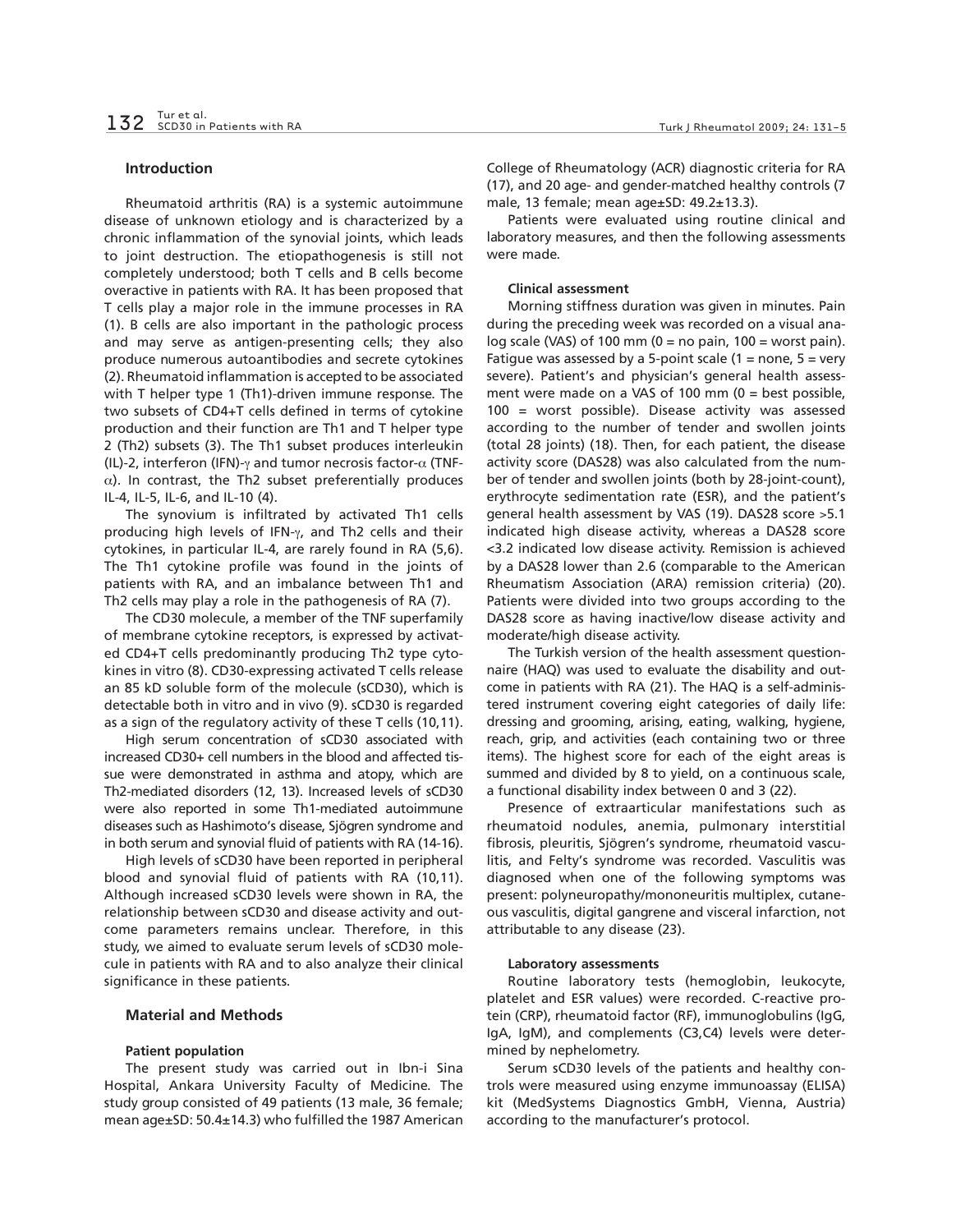All patients and healthy controls provided written consent. All blood samples from patients and healthy controls were stored at –20°C until analysis.

#### **Radiographic assessment**

Radiographic examinations of hands and feet were evaluated according to the modified Sharp method (24) by one physician. The maximum erosion score of all joints in hands is 160 and in feet is 120 (total erosions of hands and feet=280). The maximum scores for joint space narrowing in all joints of hands and feet are 120 and 48, respectively (total joint space narrowing of hands and feet=168).

## **Statistical analyses**

The data were analyzed by non-parametric statistics. The descriptive values were expressed as mean, median and minimum-maximum. Difference between the patients with RA and the control group was evaluated by Mann-Whitney rank sum test. Correlations were performed using Spearman's correlation coefficient. Differences between sCD30 and clinical, laboratory and radiological findings were assessed using Mann–Whitney rank sum and chi-square tests.

# **Results**

There was no significant difference with respect to the age ( $p=0.53$ ) and gender ( $p=0.32$ ) between patients with RA and healthy controls. The mean disease duration was 7.7±5.1 (median: 7, min-max: 0.4-24) years.

Seventy-nine percent of patients were positive for RF. Sixty-six percent of patients had extraarticular manifestations (predominantly, anemia: 49%, pulmonary involvement: 27%, pulmonary nodule: 22%, subcutaneous nodule: 13%). Demographic data and disease characteristics of the patients with RA are shown in Table 1.

The median DAS28 score was 4.3 (2.3-6.8), and the median HAQ score was 1.1 (0-3).

The serum levels of sCD30 were significantly increased in patients with RA (25.1±18.3 IU/ml, compared with healthy controls (17.2±8.1 IU/ml l) (p=0.004).

The mean serum level of sCD30 was not different between the inactive/low active and moderate/high active patient groups (p=0.227) (Table 2).

There was a correlation between sCD30 level and extraarticular involvement (p=0.009, r=0.37) and physician's general health assessment (p=0.008, r=0.38).

There was no significant association between sCD30 and the other assessed clinical laboratory parameters of disease activity and radiological score (p>0.05).

# **Discussion**

The aim of this prospective and controlled study was to investigate serum levels of sCD30 in patients with RA and to analyze their clinical significance in these patients.

Three main observations can be reported from this study. First, serum sCD30 levels were higher in patients with RA than healthy controls. These results are parallel with the findings of other studies (10, 11). It has also been found that serum sCD30 values were higher in active than in inactive RA patients (15, 25). These studies support the data indicating that raised levels of sCD30 may reflect the presence of immune response characterized by the activation of Th2 cells. In our study, patients had moderately active disease activity with respect to clinical, laboratory and radiologic values. However, sCD30 levels were not significantly higher in the moderate/high active patient group than in the inactive/low active patient group.

Interestingly, Gerli et al. (10) found an inverse correlation between sCD30 and CRP serum values at baseline, but not during follow-up. They also found that sCD30 levels were higher in early RA versus late RA, and sCD30 levels positively correlated with a good response to second-line therapy. They attributed this result to the fact that low levels of CRP expression may be indicative of low production of proinflammatory cytokines, and the inverse correlation between sCD30 and CRP may reflect a downregulatory activity on inflammation exerted by this T-cell subset during the early phases of RA synovitis.

Our second result is that higher sCD30 levels correlated with extraarticular manifestations in the patients. Anemia was predominantly high in our population. The degree of anemia supports the activity of the underlying disease, particularly the severity of articular inflammation in RA. Thirteen percent of patients had subcutaneous nodule, which is thought to occur as a result of small vessel vasculitis with fibrinoid necrosis. Schönermarck et al. (26) and Wang et al. (27) reported that increased sCD30 levels were found in active generalized small vessel vasculitis such as Wegener granulomatosis and Church Strauss syndrome.

Our third result is that aside from physician's general heath assessment, there was no significant correlation between sCD30 levels and the other assessed disease activity parameters, such as the number of involved joints, pain, morning stiffness duration, RF, ESR, and radiological score, although a number of studies have shown that elevated sCD30 levels were associated with active disease in RA (15,25). The correlation between sCD30 and physician's general health assessment score should be confirmed by further studies involving much larger sample sizes. Ichikawa et al. (28) reported that sCD30 levels were not associated with any disease parameter in RA.

In the present study, serum sCD30 levels were not associated with the disease outcome parameter, the HAQ, which was used to assess disability. We did not find any study investigating the relationship between sCD30 and outcome and disability; therefore, the present work is the first such study to look into the relationship between sCD30 and disability. Savolainen et al. (25) showed that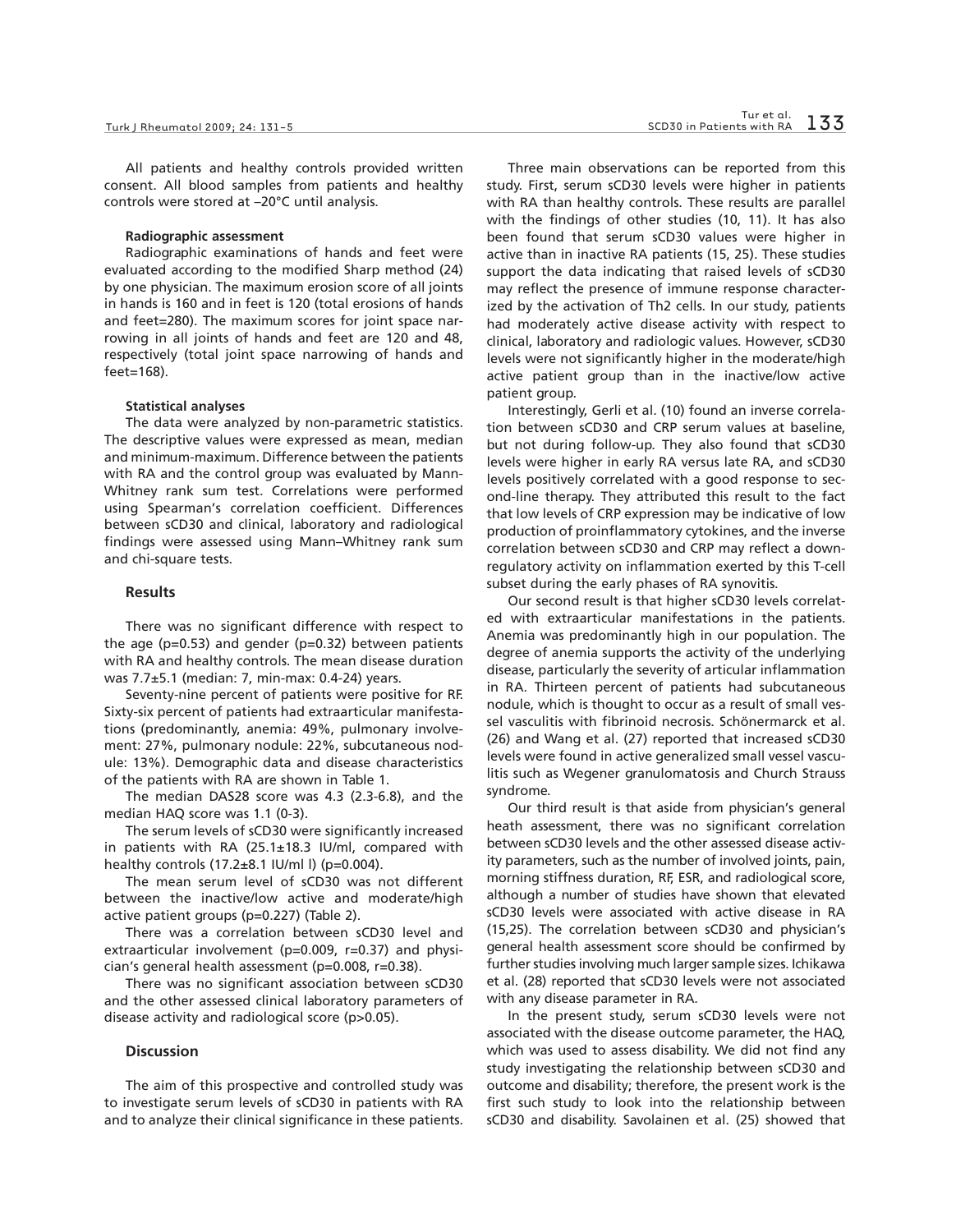| <b>Characteristics</b>                | <b>Study population</b><br>$n=49$ |                | Inactive/low<br>active group<br>$n=10$ | Moderate/high<br>active group<br>$n=39$ | p*        |
|---------------------------------------|-----------------------------------|----------------|----------------------------------------|-----------------------------------------|-----------|
|                                       | mean±SD                           | median         | median                                 | median                                  |           |
| Age (year)                            | $51.1 \pm 13.1$                   | 50             | 50                                     | 53                                      | <b>NS</b> |
| Gender (n, %)                         | 54, 77%                           |                | 10, 100%                               | 26, 676%                                | <b>NS</b> |
| Disease duration (year)               | $7.7 + 5.1$                       | $\overline{7}$ | $\overline{7}$                         | $\overline{7}$                          | <b>NS</b> |
| Morning stiffness (minute)            | $52.1 \pm 82.5$                   | 20             | 15                                     | 20                                      | <b>NS</b> |
| Fatigue (0-4)                         |                                   | $\overline{2}$ | $\mathbf{1}$                           | $\overline{2}$                          | <b>NS</b> |
| Pain (0-100 mm VAS)                   |                                   | 48             | 46                                     | 49                                      | <b>NS</b> |
| Tender joints (0-28)                  | $11.1 \pm 8.9$                    | 8              | 2                                      | 11                                      | 0.005     |
| Swollen joints (0-28)                 | $1.9 \pm 2.6$                     | $\mathbf{1}$   | $\mathbf{0}$                           | $\mathbf{1}$                            | <b>NS</b> |
| Physician's GHA (0-100)               |                                   | 30             | 27                                     | 32                                      | <b>NS</b> |
| Patient's GHA (0-100)                 |                                   | 48             | 36                                     | 48                                      | <b>NS</b> |
| DAS28 (0-10)                          |                                   | 4.3            | 2.6                                    | 4.57                                    | 0.0001    |
| HAQ score (0-3)                       |                                   | 1.1            | 0.9                                    | 1.2                                     | <b>NS</b> |
| Hemoglobin (g/dL)                     | $12.2 \pm 1.8$                    | 12.1           | 12.1                                   | 12.2                                    | <b>NS</b> |
| Leukocyte count (x10 <sup>9</sup> /L) | $7.5 \pm 2.8$                     | 7.1            | 6.1                                    | 7.1                                     | <b>NS</b> |
| Platelet count (x10 <sup>9</sup> /L)  | 326.1±98.0                        | 297            | 302                                    | 314                                     | <b>NS</b> |
| ESR (mm/hour)                         | $43.2 \pm 26.6$                   | 34             | 25                                     | 34                                      | <b>NS</b> |
| CRP (g/dL)                            | 33.7±40.6                         | 19.7           | 3.4                                    | 21.3                                    | 0.001     |
| Rheumatoid factor (IU/mL)             | 134.1±168.9                       | 62.1           | 41.3                                   | 63.7                                    | <b>NS</b> |
| IgG (g/L)                             | $14.5 \pm 3.2$                    | 13.9           | 13.2                                   | 14.1                                    | <b>NS</b> |
| IgA (g/L)                             | $2.8 \pm 1.4$                     | 2.8            | 2.2                                    | 3.0                                     | <b>NS</b> |
| $lgM$ ( $g/L$ )                       | $1.4 \pm 0.8$                     | 1.3            | 1.8                                    | 1.3                                     | <b>NS</b> |
| $C3$ (g/L)                            | $1.2 \pm 0.2$                     | 1.2            | 1.1                                    | 1.2                                     | <b>NS</b> |
| $C4$ (g/L)                            | $0.3 \pm 0.2$                     | 0.2            | 0.2                                    | 0.3                                     | <b>NS</b> |
| Radiologic score narrowing (0-168)    | $39.2 \pm 35.5$                   | 26             | 8                                      | 36.5                                    | <b>NS</b> |
| Radiologic score erosion (0-280)      | 39.8±46.9                         | 17.5           | $\overline{7}$                         | 23                                      | <b>NS</b> |

\*p values are from chi-square or Mann-Whitney U test; comparison between inactive/low active and moderate/high active groups.

NS: indicates no significant difference, GHA: General Health Assessment, DAS: Disease Activity Score, HAQ: Health Assessment Questionnaire, ESR: Erythrocyte Sedimentation Rate, CRP: C-Reactive Protein, SD: Standard Deviation

| <b>Table 2.</b> Serum sCD30 levels in patients with rheumatoid arthritis    |                 |               |            |  |  |  |
|-----------------------------------------------------------------------------|-----------------|---------------|------------|--|--|--|
|                                                                             | sCD30 levels    |               |            |  |  |  |
|                                                                             | $Mean \pm SD$   | <b>Median</b> | Min -Max   |  |  |  |
| Inactive/low active                                                         | $23.6 + 17.4$   | 15.8          | 13.2-61.7  |  |  |  |
| group $n=10$                                                                |                 |               |            |  |  |  |
| Moderate/high active                                                        | $25.8 \pm 19.2$ | 18.9          | 13.0-130.7 |  |  |  |
| group $n=39$                                                                |                 |               |            |  |  |  |
| sCD30: Soluble CD30, SD: Standard Deviation, Min - Max: Minimum-<br>Maximum |                 |               |            |  |  |  |

serum sCD30 levels were higher in RA and undifferentiated arthritis than in controls at baseline, but serum sCD30 levels did not predict remission at one-year follow-up in their series. Similarly, Abdulamir et al. (29) studied the role of the regulatory T cells, CD4+CD25+ and CD4+CD30+ cells, in the pathogenesis of asthma and their association with apoptosis and NF-kappaB in patients with asthma. They found that CD4+CD30+ cells were associated with the pathogenesis of asthma but not with severity.

Several factors limit the generalization of our results, including population size, disease activity and severity, disease duration, lack of medical treatment data, and lack of a different and challenging control group. Therefore, further validation of these results is needed with larger and more homogeneous populations.

In conclusion, these data suggest a possible involvement of CD30+ T cells in the immune processes of RA. Since sCD30 is released by activated Th2 cells, increased levels of sCD30 may reflect the presence of immune responses characterized by Th2 cells and play a possible role in the immunopathogenesis of RA. Hence, serum sCD30 levels might be a helpful tool for the evaluation of Th2 activity in RA. Based on the results of the present